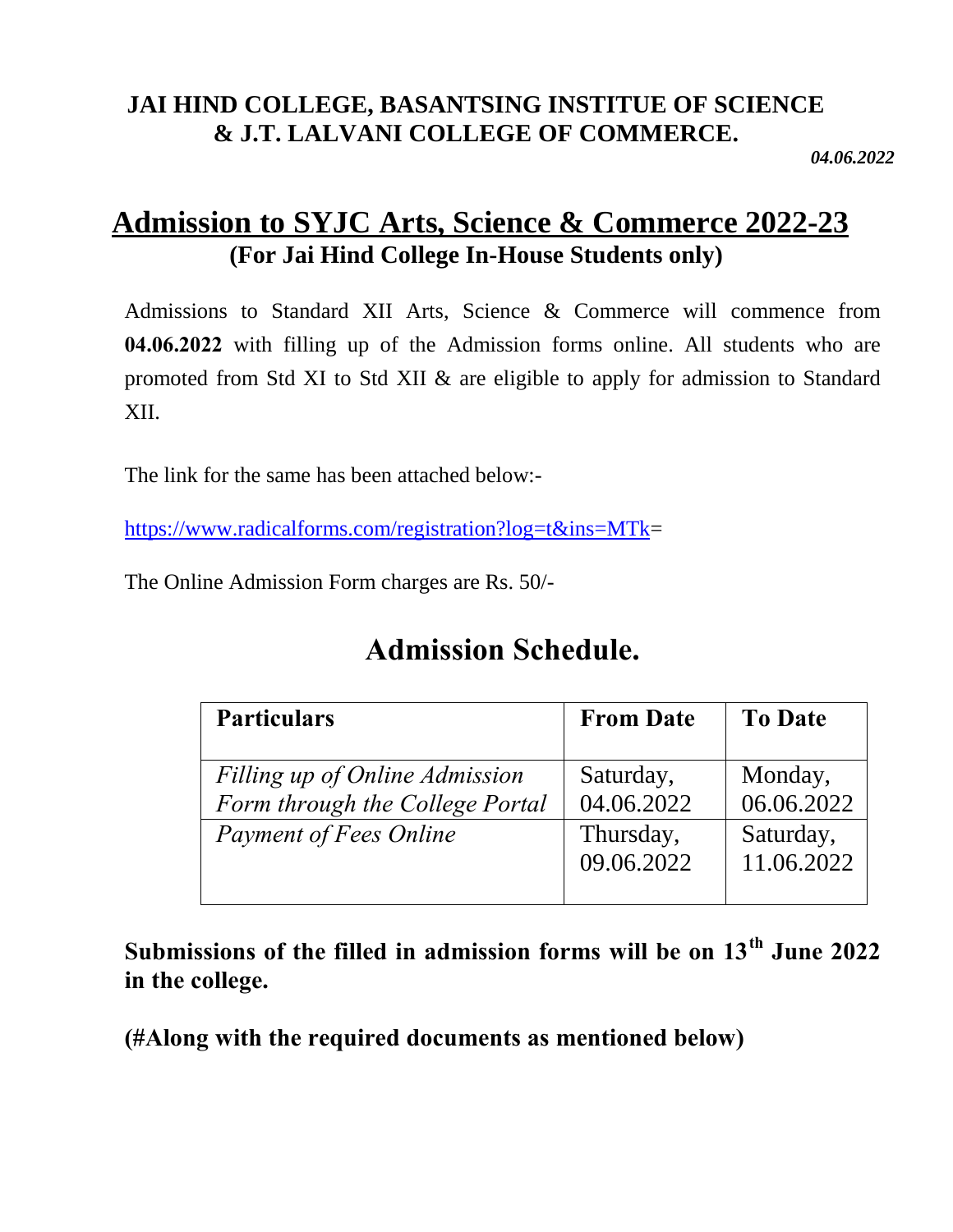#### **Please Note:**

- The admission to Std XII is processed by the college in good faith for all its inhouse students.
- The documents of Non state boards have been sent to the Maharashtra Board for Eligibility clearance. The decision of the Board on the matter of Eligibility will be binding to students & parents
- The admission process would be totally online, via the link attached. The students must follow the instructions carefully and submit a duly completed form according to the timeline/ schedule mentioned above.
- For the security of your admission & payment of fees, it is advised **not to share** your Log in Id and Password with anyone.
- No admission shall be considered complete until the fees are paid through the payment gateway that would open on your screen.

## **Payments of fees: -**

- Parents and students to kindly note that fees will have to be paid only through online process by Net banking, Debit Card or Credit Card. There will be no bank charges for making online payments of College Fees.
- Girls' free ship will be applicable only to those girl students who were eligible for the same in Std. XI.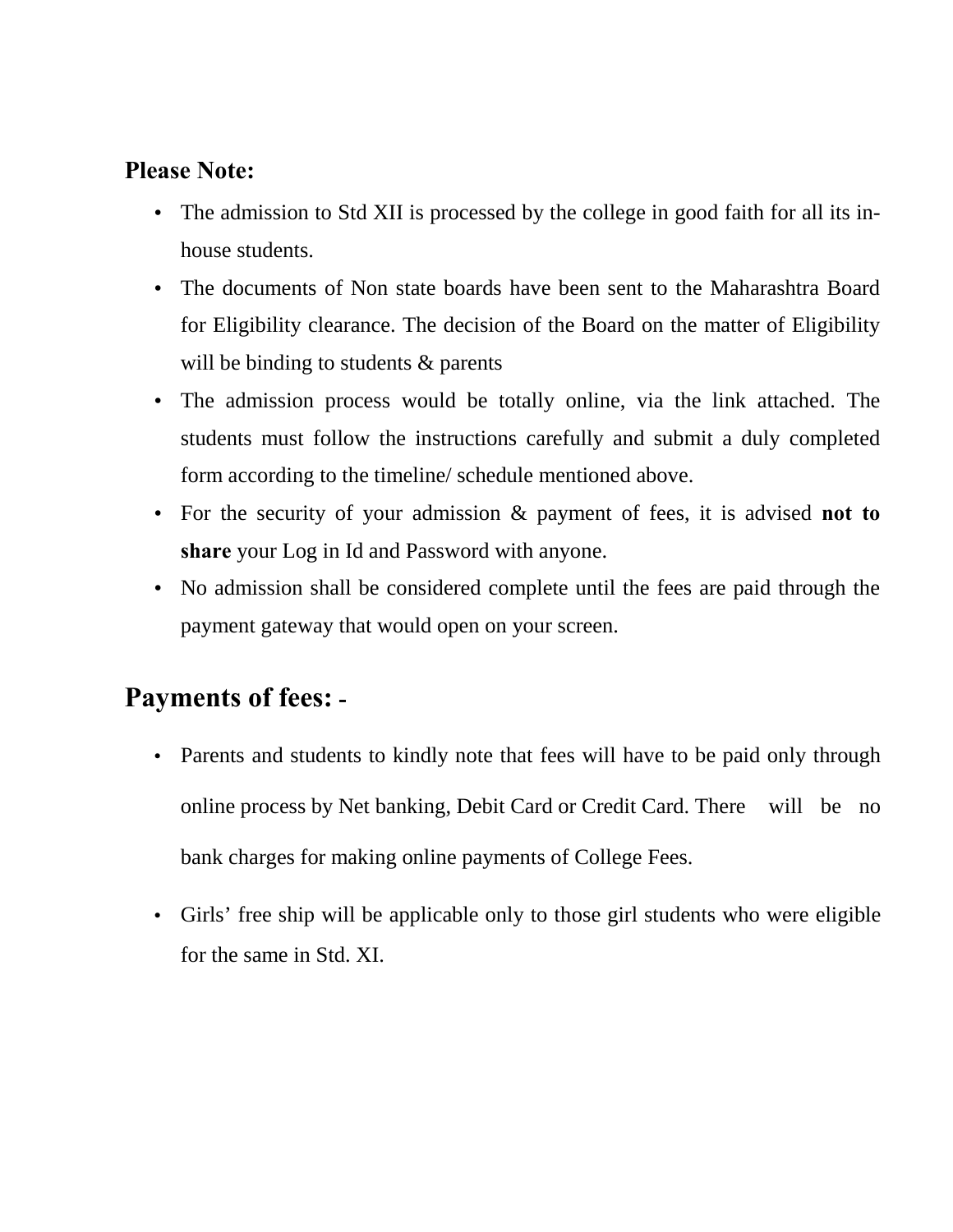### **Fee Structure**

| Stream   | Boys/<br>Girls Full<br>Fees(in<br>Rs) | Girls Free<br>ship(in Rs) | Electronics<br>& Computer<br>Science<br>Fees(in $Rs$ ) | Child<br>Development<br>(Arts/Sc.)<br>(in Rs) | Co-operation<br>(Commerce)<br>(in Rs) |
|----------|---------------------------------------|---------------------------|--------------------------------------------------------|-----------------------------------------------|---------------------------------------|
| Science  | 618.00                                | 240.00                    | 25,000.00                                              | 5,000.00                                      |                                       |
| Commerce | 548.00                                | 240.00                    |                                                        |                                               | 5,000.00                              |
| Arts     | 548.00                                | 240.00                    |                                                        | 5,000.00                                      |                                       |

1) L.D. Students opting for Child Development (Arts & Science) & Co-operation (Commerce) will have to pay an additional Fees of Rs 5,000/- over and above the regular fees as given in table above.

2) Vocational Science (Electronics / Computer Science) Students will pay Rs 25,000/ over and above the regular fees given in table above

3) Please upload a recent color passport size photograph with a plain background for generating your ID Card.

#### **#4) Documents required to be physically submitted on 13th June 2022:**

- **a) Copy of Leaving/Transfer Certificate from School.**
- **b) Copy of Mark sheet of Std.: X**
- **c) Copy of Aadhaar card.**
- **d) Copy of Learning/Physical Disability Certificate; where applicable.**